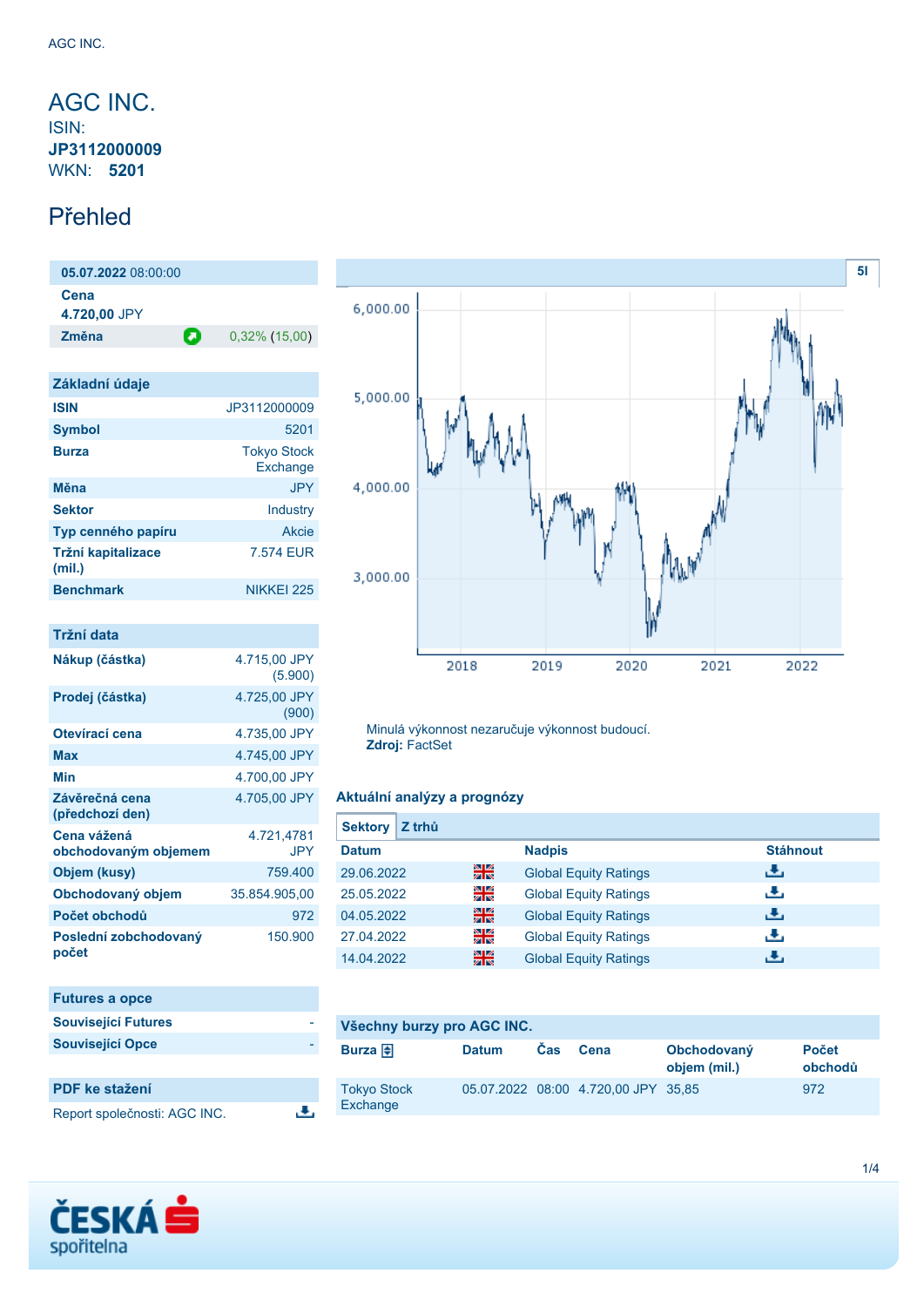| <b>Stuttgart</b>                 | 05.07.2022 08:00 32,60 EUR |  | 0,00 | 1 |
|----------------------------------|----------------------------|--|------|---|
| <b>Munich</b>                    | 05.07.2022 08:03 34,00 EUR |  | 0.00 | 1 |
| <b>Hanover</b>                   | 05.07.2022 08:01 32,40 EUR |  | 0.00 | 1 |
| Frankfurt                        | 05.07.2022 08:03 32,40 EUR |  | 0.00 | 1 |
| FINRA other OTC<br><b>Issues</b> | 08.04.2022 15:47 38,28 USD |  | 0.07 | 1 |
| <b>Duesseldorf</b>               | 05.07.2022 14:01 32,80 EUR |  | 0.00 | 9 |
| <b>Berlin</b>                    | 05.07.2022 08:03 32,40 EUR |  | 0,00 |   |

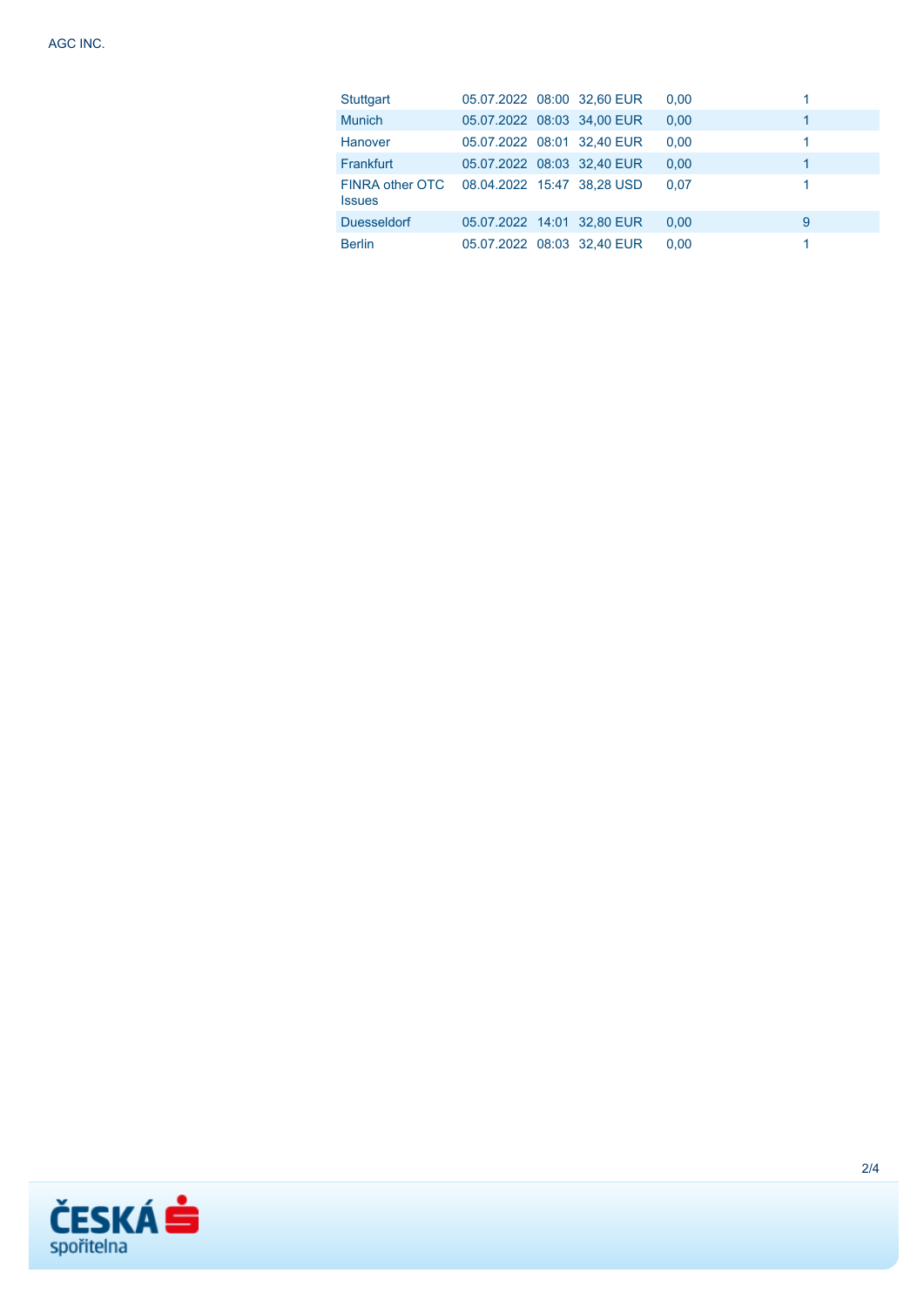# Detaily

**05.07.2022** 08:00:00 **Cena 4.720,00** JPY

**Změna** 0,32% (15,00)

| Základní údaje               |                                |
|------------------------------|--------------------------------|
| <b>ISIN</b>                  | JP3112000009                   |
| <b>Symbol</b>                | 5201                           |
| <b>Burza</b>                 | <b>Tokyo Stock</b><br>Exchange |
| Měna                         | <b>JPY</b>                     |
| <b>Sektor</b>                | Industry                       |
| Typ cenného papíru           | Akcie                          |
| Tržní kapitalizace<br>(mil.) | 7.574 EUR                      |
| <b>Benchmark</b>             | NIKKFI 225                     |

| Tržní data                          |                         |
|-------------------------------------|-------------------------|
| Nákup (částka)                      | 4.715,00 JPY<br>(5.900) |
| Prodej (částka)                     | 4.725,00 JPY<br>(900)   |
| Otevírací cena                      | 4.735,00 JPY            |
| <b>Max</b>                          | 4.745,00 JPY            |
| Min                                 | 4.700.00 JPY            |
| Závěrečná cena<br>(předchozí den)   | 4.705,00 JPY            |
| Cena vážená<br>obchodovaným objemem | 4.721,4781<br>JPY       |
| Objem (kusy)                        | 759,400                 |
| Obchodovaný objem                   | 35.854.905,00           |
| Počet obchodů                       | 972                     |
| Poslední zobchodovaný<br>počet      | 150.900                 |

### **Výkonnost a riziko**

|                   | 6 <sub>m</sub>              | 1r       | 3r        |
|-------------------|-----------------------------|----------|-----------|
| Výkonn. (%)       | $-13,71\% +0.43\% +24.54\%$ |          |           |
| Výkonn.<br>(abs.) | $-750.00$                   | $+20.00$ | $+930.00$ |
| <b>Beta</b>       | 0.99                        | 0.97     | 1,02      |
| <b>Volatilita</b> | 37,04                       | 32,41    | 34,20     |



Minulá výkonnost nezaručuje výkonnost budoucí. **Zdroj:** FactSet

| <b>Ceny</b>                           |                           |
|---------------------------------------|---------------------------|
| Ø cena 5 dní  Ø objem 5 dní (ks.)     | 4.748,00 JPY (1.089.540)  |
| Ø cena 30 dní  Ø objem 30 dní (ks.)   | 4.945,17 JPY (1.107.643)  |
| Ø cena 100 dní  Ø objem 100 dní (ks.) | 4.928,75 JPY (1.334.489)  |
| Ø cena 250 dní  Ø objem 250 dní (ks.) | 5.184,64 JPY (1.198.589)  |
| <b>YTD Max</b> datum                  | 5.730,00 JPY (16.02.2022) |
| <b>YTD Min   datum</b>                | 4.105,00 JPY (07.03.2022) |
| 52týdenní max.   datum                | 6.040,00 JPY (04.11.2021) |
| 52týdenní min.   datum                | 4.105,00 JPY (07.03.2022) |
|                                       |                           |